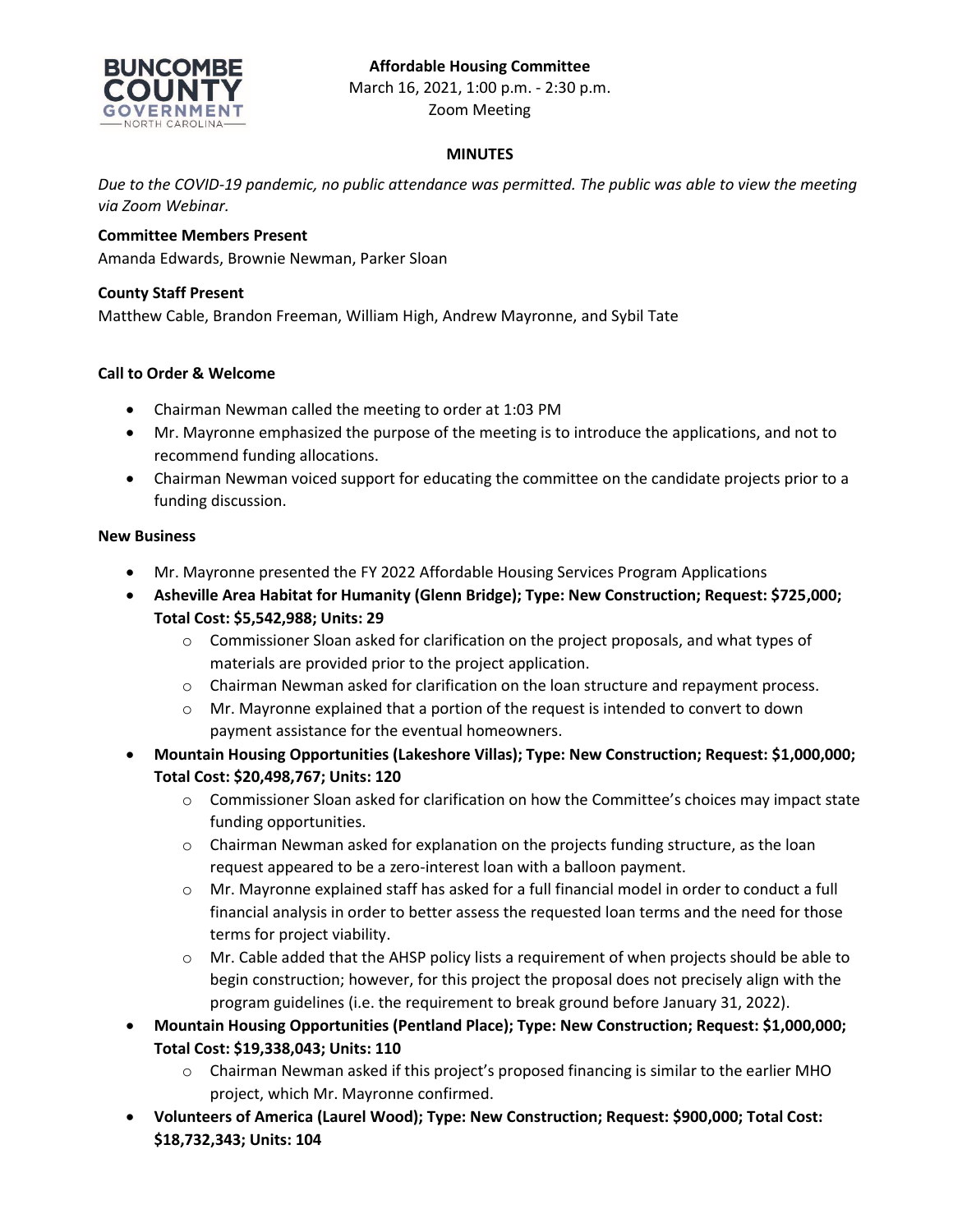

- o Mr. Mayronne indicated that, similar to the earlier projects this applicant's construction initiation would be outside the project guidelines.
- $\circ$  Chairman Newman clarified that there are 50 existing units that would be renovated, and an additional 54 units constructed thereafter.
- $\circ$  Chairman Newman asked whether it was a request for a zero interest loan with a payment at the end, or an annual 2% interest payment.
- $\circ$  Mr. Mayronne emphasized the precise terms have not been finalized, but that the loan structure would be designed to not compromise the affordability of the project.
- o Commissioner Edwards asked if the organization has a local connection.
- $\circ$  Mr. Mayronne explained the project staff do not have a clear relationship with Buncombe County, but that the organization has emphasized a desire to continue to work on promoting affordable housing in the area.
- o Commissioner Sloan asked for clarification on the project requesting funding from the City of Asheville.
- o Mr. Mayronne did not have clear information on the request to the City, but more information would be requested.
- $\circ$  Commissioner Sloan asked for additional information before moving forward regarding the nature of the request to the City of Asheville.
- o Chairman Newman voiced concern about splitting projects into city and non-city projects, as city residents pay the same tax rates to the County. He also asked for information on the maximum rents on the units provided by this project, and what the ceiling is for this project.
- **Haywood Street Community Development (Asheland Ave); Type: New Construction; Request: \$1,050,000; Total Cost: \$7,791,723; Units: 42**
	- $\circ$  Chairman Newman asked whether the City is considering whether to dedicate the property for this project, or some other project.
	- $\circ$  Mr. Mayronne confirmed that was staff's understanding, and that the applicant did not currently have site control.
- **Homeward Bound (AB House); Type: New Construction; Request: \$2,000,000; Total Cost: \$12,750,000; Units: 85**
	- $\circ$  Chairman Newman asked if Homeward Bound was expected to request additional funding for site acquisition.
	- o Mr. Mayronne replied he understood this was the total request for this phase of the project.
	- $\circ$  Mr. Cable added that it was the totality of the request, but additionally that the project request approaches the project funding maximum of \$25,000 per unit.
	- $\circ$  Commissioner Sloan asked for some history on the funding of housing for the homeless in the area.
	- $\circ$  Mr. Mayronne added that there may have been other projects to house the homeless, but the nature of the definition and scope of housing homeless individuals made it somewhat difficult to say if this was the first such project.
	- $\circ$  Chairman Newman asked if there would be claw back provisions on the funding if the group sold the property at some point in the future.
- **Kirk Booth (16 Restaurant Court); Type: New Construction; Request: \$500,000; Total Cost: \$4,775,566; Units: 40**
	- o Chairman Newman asked for clarification on the terms of the request.
	- $\circ$  Mr. Mayronne said that staff would be requesting further information to better understand the funding structure of the project.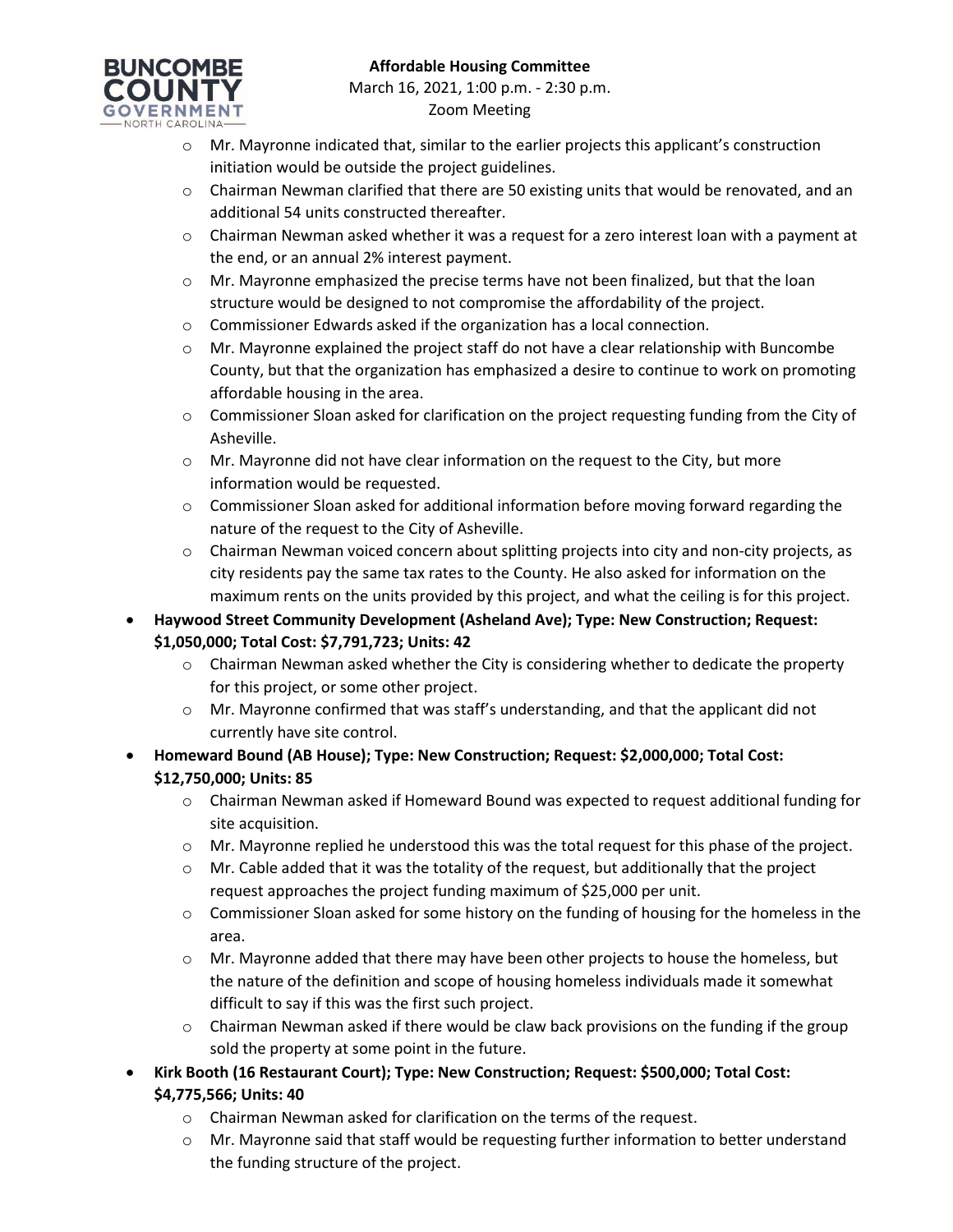

- o Commissioner Sloan asked for greater detail on the type of loan requests.
- **ARC of Buncombe County; Type: TBRA; Request: \$25,000; Total Cost: \$25,000; Units: 15**
	- o Mr. Mayronne provided an overview of the request.
- **Eblen Charities; Type: TBRA; Request: \$100,000; Total Cost: \$150,000; Units: 67**
	- $\circ$  Chairman Newman asked about the existing \$7.8 million in grant funding for rental assistance, and how it would tie into projects such as this.
	- $\circ$  Commissioner Edwards asked for an updated budget, as the packet information reads that the applicant provided a 2021 budget.
	- o Mr. Cable provided clarity on the application submittal.
- **Eliada Homes; Type: TBRA; Request: \$13500; Total Cost: \$342,429; Units: 7**
	- o Mr. Mayronne provided an overview of the request.
- **Asheville Area Habitat for Humanity; Type: Emergency Repair; Request: \$305,000; Total Cost: \$620,013; Units: 55**
	- $\circ$  Commissioner Sloan noted that limiting the scope geographically to projects only within the County and outside the City of Asheville would be unsupportive of the project goals.
	- $\circ$  Chairman Newman added his support for eliminating any geographic policy requirements that Buncombe County funds be used outside of the City of Asheville.
- **Mountain Housing Opportunities; Type: Emergency Repair; Request: \$300,000; Total Cost: \$774,000; Units: 40**
	- $\circ$  Commissioner Sloan asked for clarification on CDBG and whether it would be an annual allocation.
	- $\circ$  Mr. Mayronne responded it was a biennial process, and that the county hoped to apply in the fall of calendar year 2021.
- **Asheville-Buncombe Community Land Trust; Type: New Start; Request: \$25,000; Total Cost: \$286,963; Units: 2**
	- o Mr. Mayronne provided an overview of the request.
- **OnTrack ; Type: New Start; Request: \$25,000; Total Cost: \$629,975; Units: 365**
	- $\circ$  Commissioner Edwards asked if the project application mentioned any investment in digital devices given current learning opportunities during the Covid-19 pandemic.
	- o Mr. Mayronne was unaware of any focus on expanding teaching technology as proposed by the project applicant.
- Chairman Newman requested greater clarification on the Volunteers of America project, and for guidance on the acquisition of existing housing and whether the funds are for rehabilitation of standing units versus the creation of new units. Chairman Newman was curious what the economics of the two different aspects of the project would be.

#### **Next Steps**

FY 2022 AHSP Application Review Schedule

#### **Announcements**

#### **Public Comment**

- Public comment:
	- o No public comment was received prior to the meeting
	- o Comment was received by Evan Richardson: